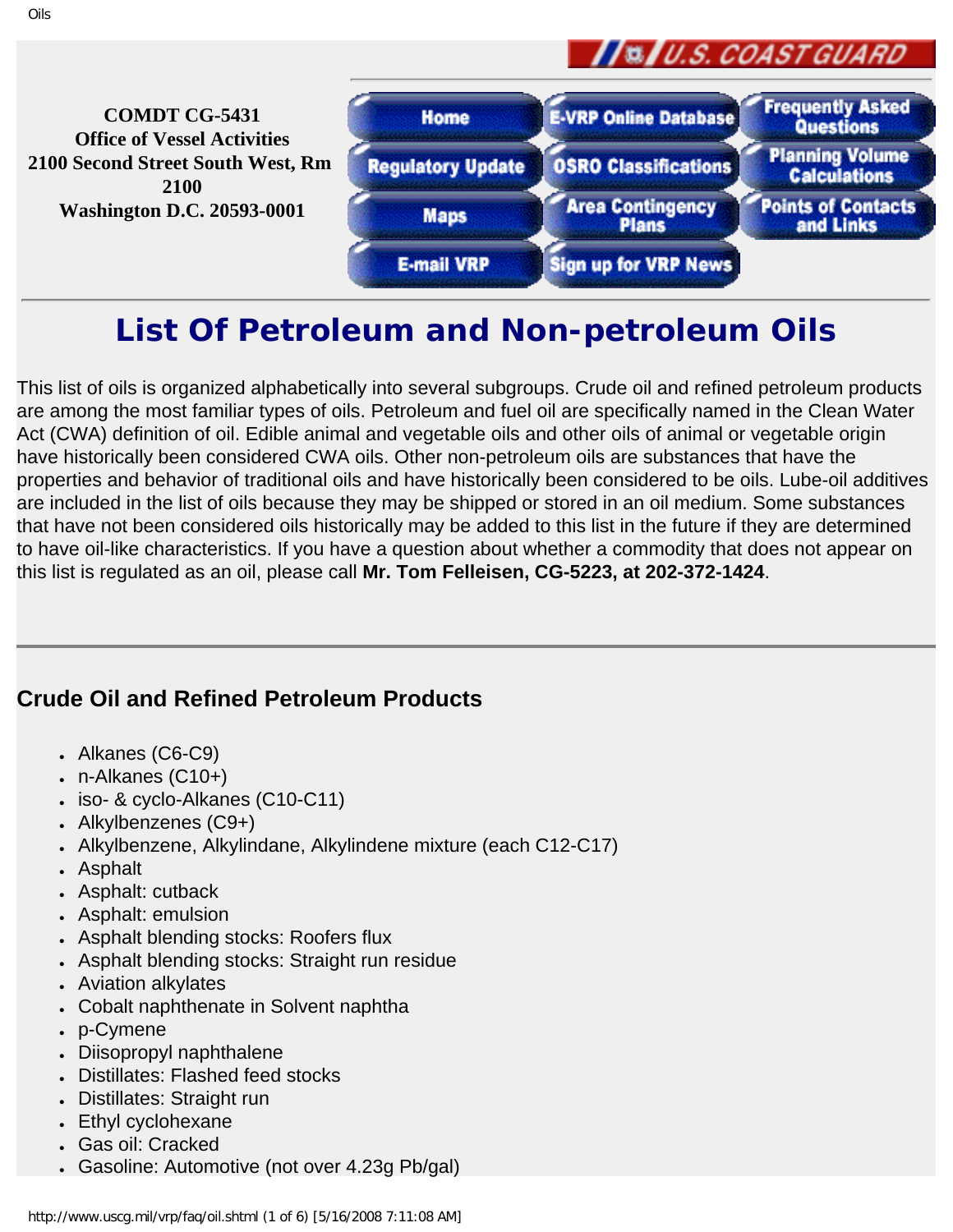- Gasoline: Aviation (not over 4.86g Pb/gal)
- Gasoline: Casinghead (natural)
- Gasoline: Polymer
- Gasoline: Straight run
- Gasoline blending stocks: Alkylates
- Gasoline blending stocks: Reformates
- Heptane (all isomers)
- Heptene (all isomers)
- Hexane (all isomers)
- Hexene (all isomers)
- Jet fuel: Jet A-1
- Jet fuel: Jet A
- Jet fuel: Jet B
- Jet fuel: JP-4
- Jet fuel: JP-5 (Kerosene, heavy)
- Jet fuel: JP-8
- **Kerosene**
- Methylcyclohexane
- Mineral spirits
- Naphtha: Heavy
- Naphtha: Paraffinic
- Naphtha: Petroleum
- Naphtha: Solvent
- Naphtha: Stoddard solvent
- Naphtha: VM & P (75% Naphtha)
- Nonane (all isomers)
- Nonylbenzene
- Octane (all isomers)
- Oil, fuel: No. 1
- Oil, fuel: No. 1-D
- Oil, fuel: No. 2
- Oil, fuel: No. 2-D
- Oil, fuel: No. 4
- Oil, fuel: No. 5
- Oil, fuel: No. 6
- Oil, misc: Aliphatic
- Oil, misc: Aromatic
- Oil, misc: Clarified
- Oil, misc: Coal
- Oil, misc: Crude
- Oil, misc: Diesel
- Oil, misc: Gas, low pour
- Oil, misc: Gas, low sulfur
- Oil, misc: Heartcut distillate
- Oil, misc: Lubricating
- Oil, misc: Mineral
- Oil, misc: Mineral seal
- Oil, misc: Motor
- Oil, misc: Penetrating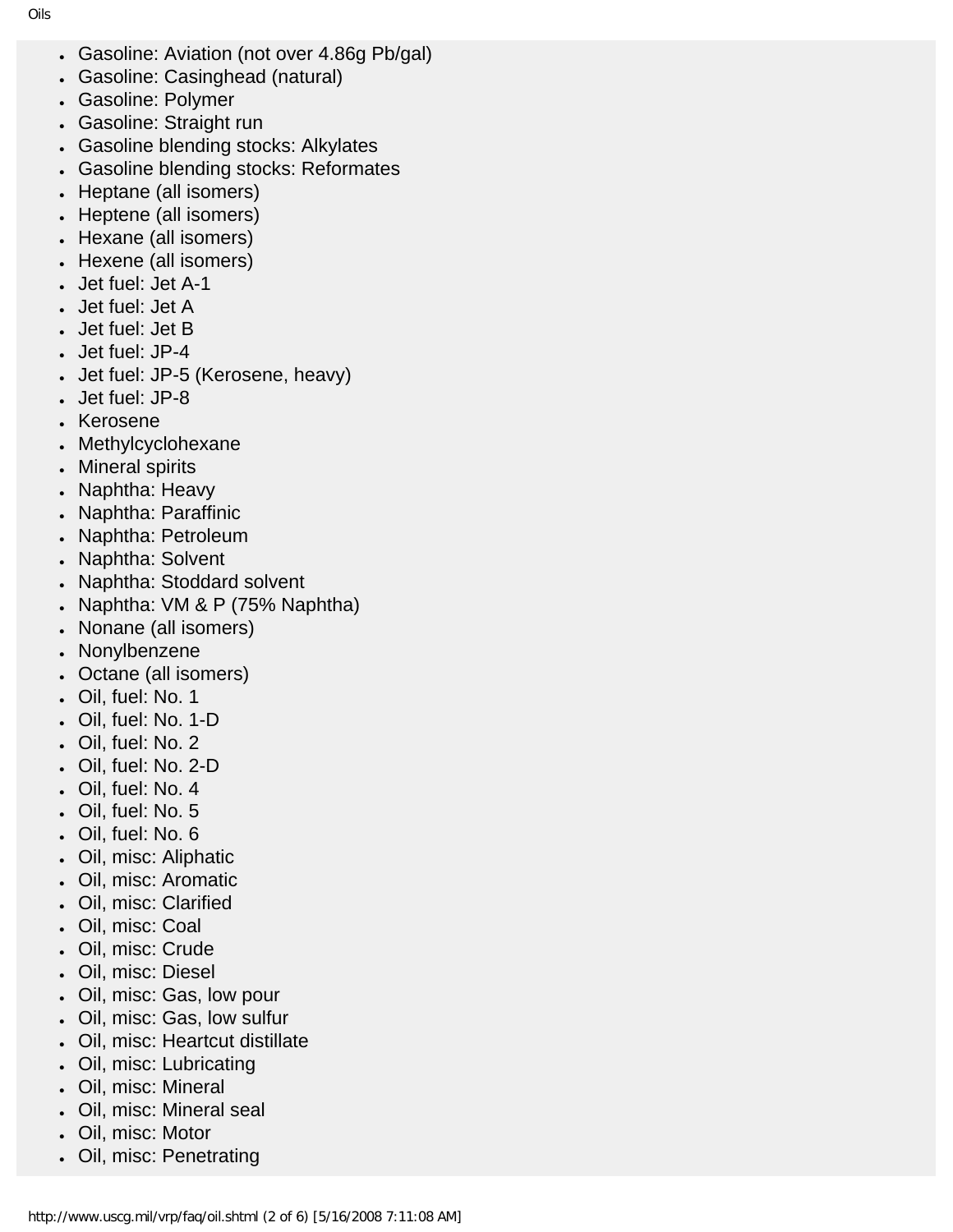- Oil, misc: Residual
- Oil, misc: Road
- Oil, misc: Seal
- Oil, misc: Spindle
- Oil, misc: Transformer
- Oil, misc: Turbine
- Olefin mixtures (C5-C7)
- alpha-Olefins (C6-C18) mixtures
- Olefins  $(C13+)$
- Pentene (all isomers)
- 1-Phenyl-1-xylyl ethane
- iso-Propylcyclohexane
- Tetrahydronaphthalene
- White spirit (low (15-20%) aromatic)

### **Edible Animal and Vegetable Oils**

- Oil, edible: Beechnut
- Oil, edible: Castor
- Oil, edible: Cocoa butter
- Oil, edible: Coconut
- Oil, edible: Cod liver
- Oil, edible: Corn (maize)
- Oil, edible: Cottonseed
- Oil, edible: Fish
- Oil, edible: Groundnut
- Oil, edible: Hazelnut
- Oil, edible: Lard
- Oil, edible: Nutmeg butter
- Oil, edible: Olive
- Oil, edible: Palm
- Oil, edible: Palm kernel
- Oil, edible: Peanut
- Oil, edible: Peel
- Oil, edible: Poppy
- Oil, edible: Poppy seed
- Oil, edible: Raisin seed
- Oil, edible: Rapeseed
- Oil, edible: Rice bran
- Oil, edible: Safflower
- Oil, edible: Salad
- Oil, edible: Sesame
- Oil, edible: Soya bean
- Oil, edible: Sunflower seed
- Oil, edible: Tucum
- Oil, edible: Vegetable
- Oil, edible: Walnut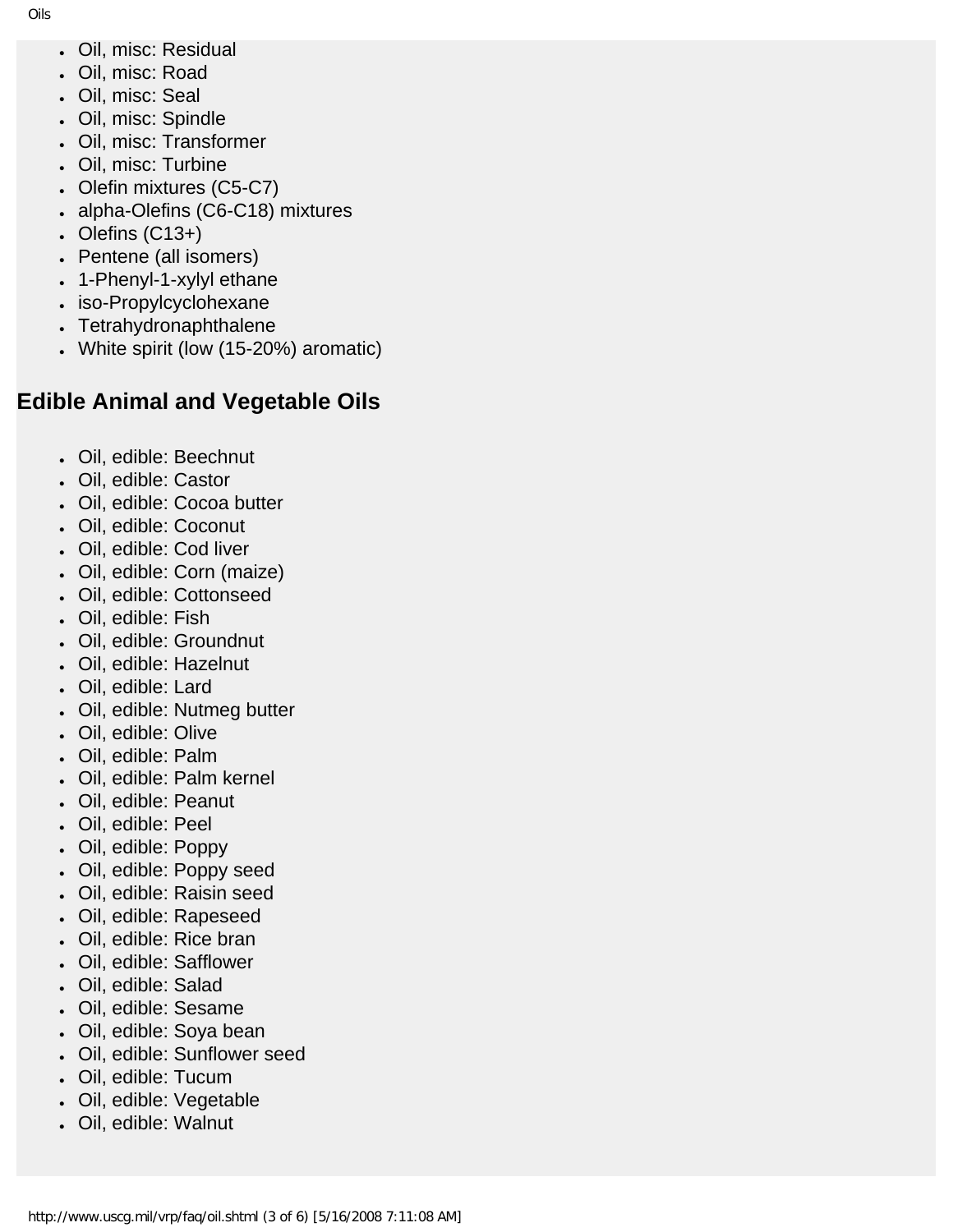## **Other Oils of Animal or Vegetable Origin**

- Animal and Fish oils, n. o. s.
- Animal and fish acids oils and distillates, n. o. s.
- Camphor oil
- Cashew nut shell oil (untreated)
- Creosote (wood)
- Fatty acid (saturated, C13+)
- **Fatty acid amides**
- Oil, misc: Animal
- Oil, misc: Coconut, fatty acid methyl ester
- Oil, misc: Coconut oil, fatty acid
- Oil, misc: Cottonseed oil, fatty acid
- Oil, misc: Lanolin
- Oil, misc: Linseed
- Oil, misc: Neatsfoot
- Oil, misc: Oiticica
- Oil, misc: Palm oil, fatty acid methyl ester
- Oil, misc: Perilla
- Oil, misc: Pilchard
- Oil, misc: Pine
- Oil, misc: Rosin
- Oil, misc: Soapstock
- Oil, misc: Soybean (epoxidized)
- Oil, misc: Sperm
- Oil, misc: Tall
- Oil, misc: Tall, fatty acid
- Oil, misc: Tallow
- Oil, misc: Tung
- Oil, misc: Whale
- Palm kernel acid oil
- Palm kernel acid oil, methyl ester
- Palm Olein
- Palm Stearin
- **Palm Fatty Acid Distillate**
- Tallow fatty acid
- **Tallow nitrile**
- **Turpentine**
- Vegetable acid oils and distillates, n. o. s.
- Vegetable oils, n. o. s.

## **Other Non-Petroleum Oils**

- Anthracene oil (Coal tar fraction)
- Coal tar
- Coal tar pitch (molten)
- Creosote (Coal tar)
- Naphtha: Coal tar solvent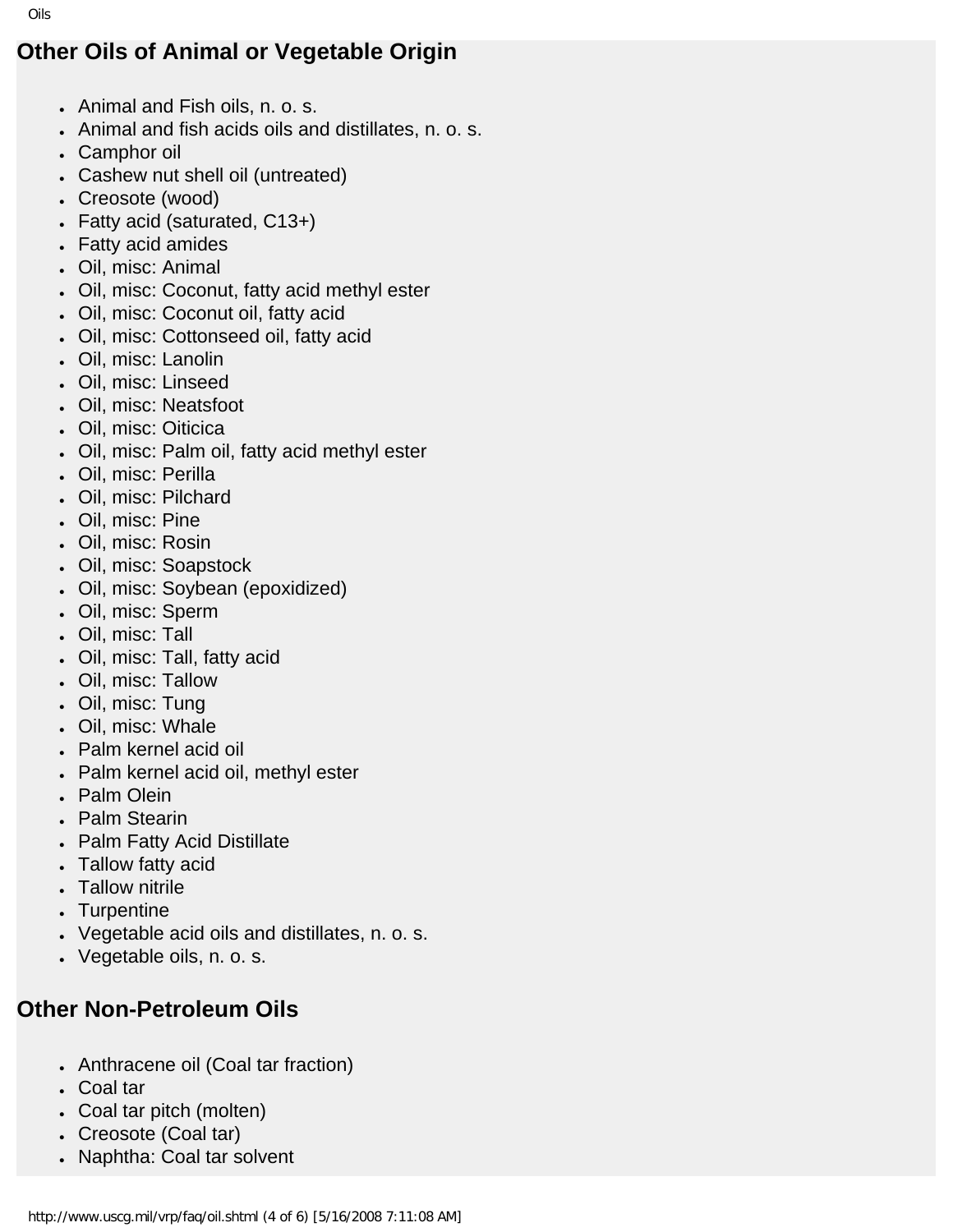• Polydimethylsiloxane

#### **Lube-Oil Additives**

- Alkaryl polyether (C9-C20)
- Alkenyl  $(C11+)$  amide
- Alkyl ( $C8+$ ) amine, alkenyl ( $C12+$ ) acid ester mixture
- Alkyl (C11-C17) benzene sulfonic acid
- Alkylbenzene sulfonic acid, sodium salt solution
- Alkyl dithiothiadiazole (C6-C24)
- Alkyl (C8-C40) phenol sulfide
- Alkyl (C8-C9) phenylamine in aromatic solvents
- Alkyl (C10-C20), saturated and unsaturated) phosphite
- Aryl polyolefin (C11-C50)
- Calcium alkyl (C9) phenol sulfide, polyolefin phosphorosulfide mixture
- Calcium long chain alkaryl sulfonate (C11-C50)
- Calcium long chain alkyl (C5-C10) phenate
- Calcium long chain alkyl (C11-C40) phenate
- Calcium long chain alkyl phenate sulfide (C8-C40)
- Calcium long chain alkyl salicylate (C13+)
- Calcium long chain alkyl phenolic amine (C8-C40)
- Chlorinated paraffins  $(C18+)$  with any level of chlorine
- Dialkyl (C8-C9) diphenylamines
- Dibutyl hydrogen phosphonate
- Diphenylamine, reaction product with 2, 2, 4-Trimethylpentene
- Diphenylamines, alkylated
- Dodecyl hydroxypropyl sulfide
- Glycerol monooleate
- Long chain alkaryl polyether (C11-C20)
- Long chain alkaryl sulfonic acid (C16-C60)
- Long chain alkylphenate/Phenol sulfide mixture
- Magnesium long chain alkaryl sulfonate (C11-C50)
- Magnesium long chain alkyl salicylate  $(C11+)$
- Olefin/Alkyl ester copolymer (molecular weight 2000+)
- **Oleylamine**
- Phosphate esters, alkyl (C12-C14) amine
- Polyalkyl (C10-C20) methacrylate
- Polyether (molecular weight 2000+)
- Polyether, borated
- Polyisobutenyl anhydride adduct
- Polyolefin (molecular weight 300+)
- Polyolefin amide alkeneamine (C28+)
- Polyolefin amide alkeneamine borate (C28-C250)
- Polyolefin amide alkeneamine molybdenum oxysulfide mixture
- Polyolefin amide alkeneamine polyol
- Polyolefinamine (C28-C250)
- Polyolefinamine in alkyl (C2-C4) benzenes
- **Polyolefin aminoester salt**